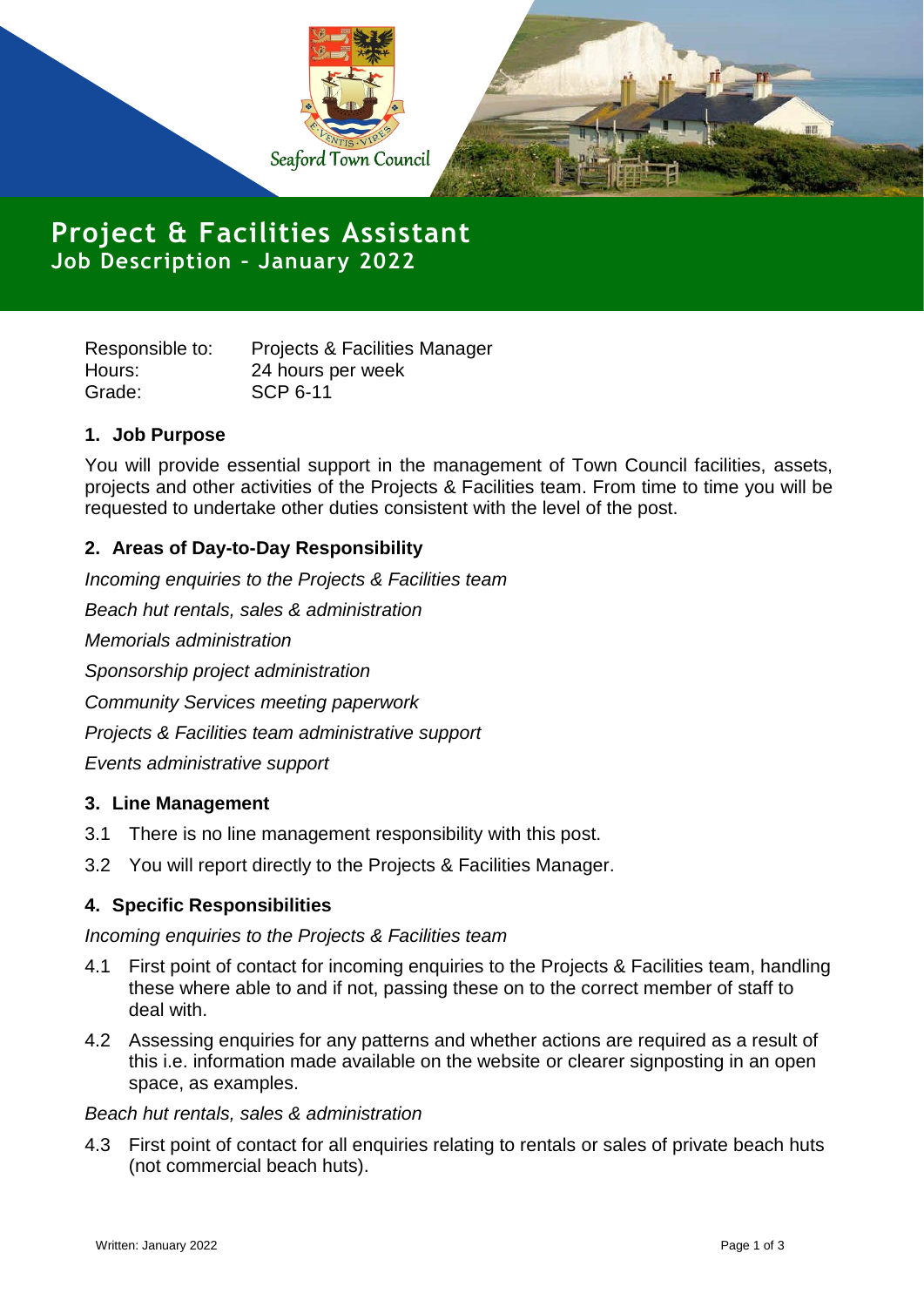- 4.4 Day to day responsibility for the Council's Beach Hut rentals and sales lists, ensuring that every changeover of ownership or rental is carried out smoothly.
- 4.5 Supporting the seasonal short term beach hut rental process.
- 4.6 Assisting with any communications or publications relating to the beach huts.

## *Memorials administration*

- 4.7 First point of contact for all enquiries relating to memorials.
- 4.8 Day to day responsibility for the Council's memorials; to include, but not limited to, benches, trees and plaques.
- 4.9 Assisting with any communications or publications relating to memorials. Including day-to-day responsibility for ensuring the memorials brochure is kept up to date and relevant.

#### *Sponsorship project administration*

- 4.10 First point of contact for all enquiries relating to sponsorship projects, such as The Shoal and Martello Entertainment Area.
- 4.11 As sponsorship projects are identified, taking on day-to-day responsibility as delegated for aspects of the projects appropriate to the level and grade of the post.
- 4.12 Assisting with any communications or publications relating to sponsorship projects.

#### *Community Services meeting paperwork*

4.13 Where required, assisting with the meeting paperwork for the Community Services Committee meetings; this may include support with reports, the agenda, preparations for the meeting, minutes and any follow up actions.

#### *Events administrative support*

4.14 To assist the Projects & Facilities team in the organisation of Council events; including assistance in planning and preparations, arrangement of any required equipment, publicity, volunteers and any other assistance required.

#### *Projects & Facilities team administrative support*

- 4.15 Work flexibly within the small Projects & Facilities team to support the aims of the team as a whole.
- 4.16 Providing support to the Council's communications and publications relating to activities of the Projects & Facilities team. Including writing and/or circulation of press releases and any public engagement activities.
- 4.17 Day-to-day responsibility for checking the Council's web pages that are assigned to this role and ensuring they are kept up to date and relevant. Providing support to other members of the Projects & Facilities team with their assigned web pages.
- 4.18 Assisting with the record-keeping and filing of the Council's leases, licences and miscellaneous agreements.
- 4.19 A proactive approach to the Projects & Facilities teams filing systems (paper and electronic) to ensure relevant documents are disposed of or archived and that the filing systems are accessible and logical.
- 4.20 Supporting the Council's Inspector with administrative functions, such as typing up risk assessments, filing and other support duties.
- 4.21 To undertake any departmental training required within the Community Services Department.